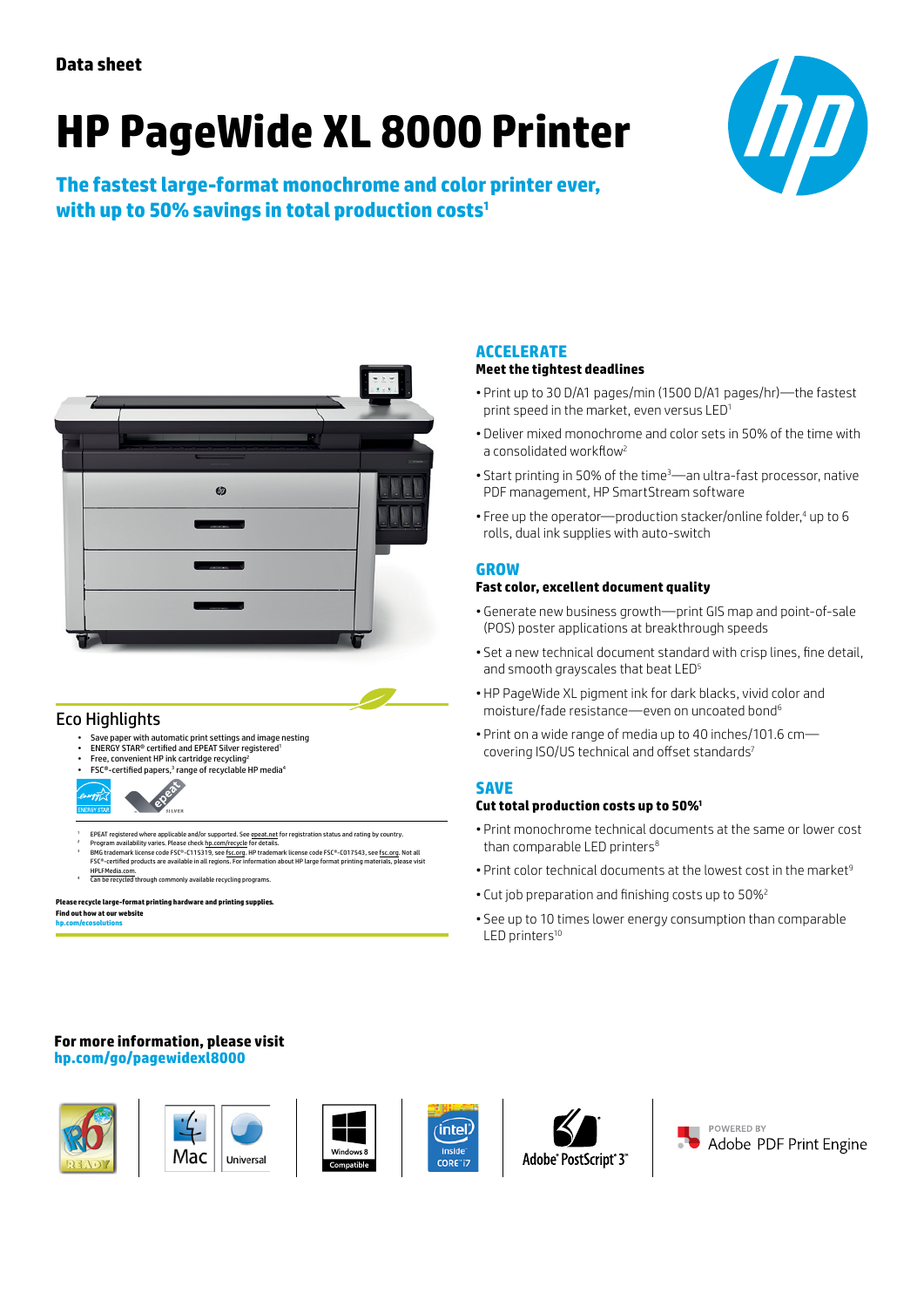Based on reliable HP Thermal Inkjet technology and HP PageWide XL pigment ink, HP PageWide Technology offers high quality at high printing speeds. Scalable to meet a wide range of application and performance requirements, HP PageWide Technology saves up to 50% in total production costs in the fastest large-format monochrome and color printer.1

## **HP PageWide Technology**

The HP PageWide XL 8000 Printer includes a stationary 40-inch (101.6-cm) printbar that spans the whole printing width. As paper moves under the printbar, the entire page is printed in one pass, enabling very high printing speeds.

### **HP PageWide XL pigment ink for HP PageWide XL printers**

HP PageWide XL pigment ink is specially designed to provide reliable and dependable operation with HP PageWide XL printers and produce high-quality output:

- Dark blacks and vivid colors on a range of media including uncoated bond papers
- Moisture- and fade-resistant prints<sup>6</sup>

## **Reliable operation for high-volume printing**

Designed for high-volume operation, the HP PageWide XL 8000 Printer is based on proven HP PageWide Technology, currently powering HP Inkjet Web Presses—producing 4 billion impressions monthly—and HP X series business printers.

HP 841 PageWide XL Printheads provide reliable and long-life operation, with an average life per printhead of 32 liters.

## **End-to-end productivity**

HP PageWide XL systems have been designed to help you provide radically faster delivery.



To help you meet aggressive deadlines, productivity is optimized in every step of the workflow:

- 1. Using HP SmartStream Preflight Manager, jobs can be prepared in 50% of the time<sup>3</sup>
- **2.** With an ultra-fast processor and the embedded Adobe PDF Print Engine 3,<sup>11</sup> HP PageWide XL printers are designed for quick processing, including the most complex jobs
- **3.**Printing up to 30 D/A1 pages/minute (1,500 D/A1 pages/hr) with outstanding sustained capacity thanks to:
	- Breakthrough print engine speed of up to 23 meters/minute (75 feet/minute)
	- Very short time between pages (up to 0.15 seconds)
	- Extended time between service station cycles (up to hundreds of pages)
	- Quick switches between loaded rolls (under 5 seconds)
- **4.** Bidirectional communication between the HP PageWide XL printer and the production stacker/online folder<sup>4</sup> provides reliable operation



8 (2 x 775-ml per color with auto-switch)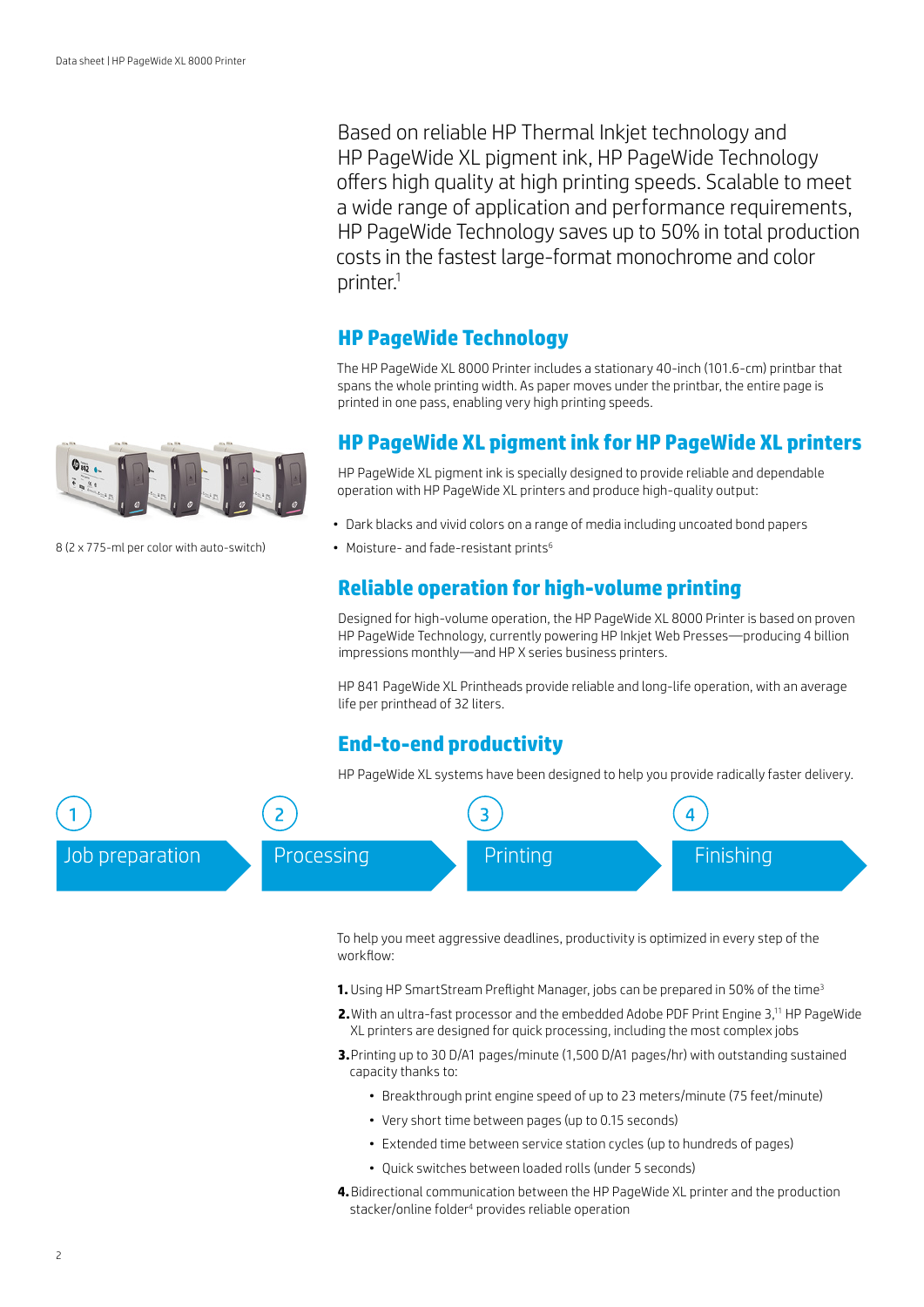## **Set a new quality standard for technical documents**

HP 841 PageWide XL Printheads, working with HP PageWide XL pigment ink, are designed to produce durable and high-quality output with dark blacks and vivid colors.

Accurate and reliable dot placement results in crisp lines, fine detail, and smooth grayscales. HP PageWide XL printers do not apply heat to the paper as part of the printing process, enabling very high levels of length accuracy (±0.1%).

## **Save time and reduce complexity by consolidating your monochrome and color workflows**

In reprographics environments, it is very common to print mixed monochrome and color sets—typically a long and complex process since color and monochrome pages must be manually separated by an operator, who must then send color and monochrome pages to two different printers (most likely using two different types of software), and then finally manually collate the monochrome and color pages together.

Consolidated workflow efficiencies in delivering mixed monochrome and color sets help contribute to up to 50% savings in total production costs.1



- **1. Up to 6 rolls**—automatic roll switching when a roll is depleted or a different page size is selected.
- **2.Dual HP ink supplies** with auto-switch replace used cartridges while the printer is running.
- **3.High-capacity** output solutions specially designed to keep up with HP PageWide XL print speeds (high-capacity stacker or online folder).4
- **4.8-inch touchscreen**—status light reports current status and provides progressive alerts on potential issues that could impact production (i.e., out of paper or ink).